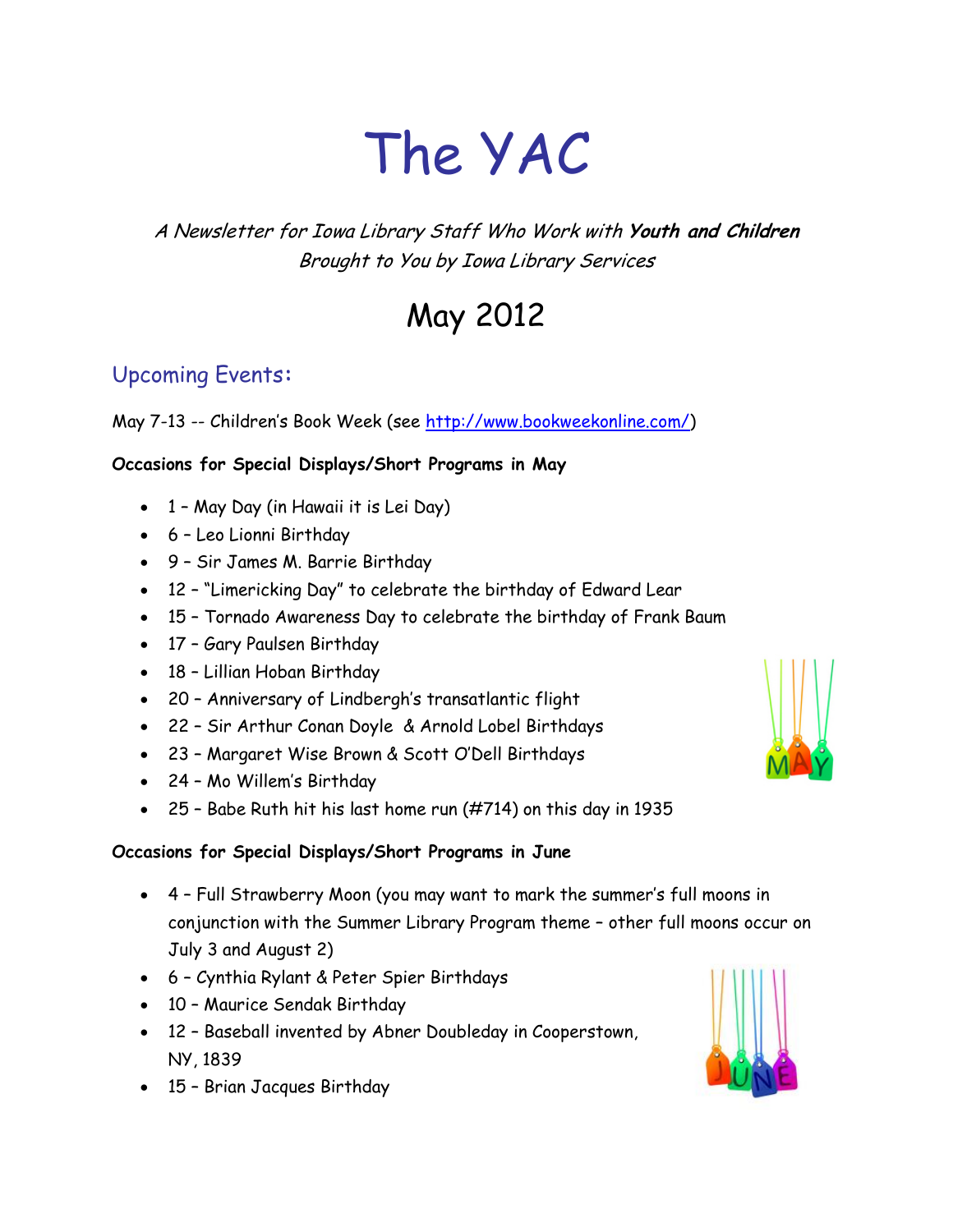- 15 Celluloid (originally created as a substitute for ivory and used to make billiard balls) patented in 1869 – can you find old celluloid or Bakelite items to display next to more modern plastics?
- 25 Eric Carle Birthday
- 26 -- Charlotte Zolotow Birthday
- 27 Hellen Keller Birthday

#### Sarah Day – Youth Services Director

Sarah Day, Youth Services Director at the Dr. Grace O. Doan Alden Public Library, has just been hired to share her talents at the Robert W. Barlow Public Library in Iowa Falls as well. She has also been invited to be a presenter for the 2014 Summer Library Program workshops. We thought that Iowa youth services staff would want to "get to know" Sarah,



so we asked her to share her story:

My name is Sarah Day and I come to library service in a very roundabout way.

I learned to read when I was four. I remember being sent to the library in kindergarten during reading time and sitting on the top platform of a jungle gym with piles of books. The librarian must have liked me; she always brought me more! Over the years, my love of reading grew and grew. My mother had to force me to go and play outside, and usually I would just take my book with me and read in the fresh air.

However, I never thought of making my love of books a

career. Instead, I studied art and theater in high school and college, spending my days "coloring" and "playing pretend." My intention was to become a photographer, but I took just as many painting and drawing classes as I did in photography. Graduation's importance dwindled when I met a boy, and instead of finishing school, I moved to Minneapolis to live with him. (Don't worry, it turned out OK. We were married in 2005!) Life went on and I worked a myriad of jobs, doing everything from retail in a baby store, to fitness technician at a Curves. We moved back to Iowa so my husband could work for his dad, and we settled in a small town named Alden.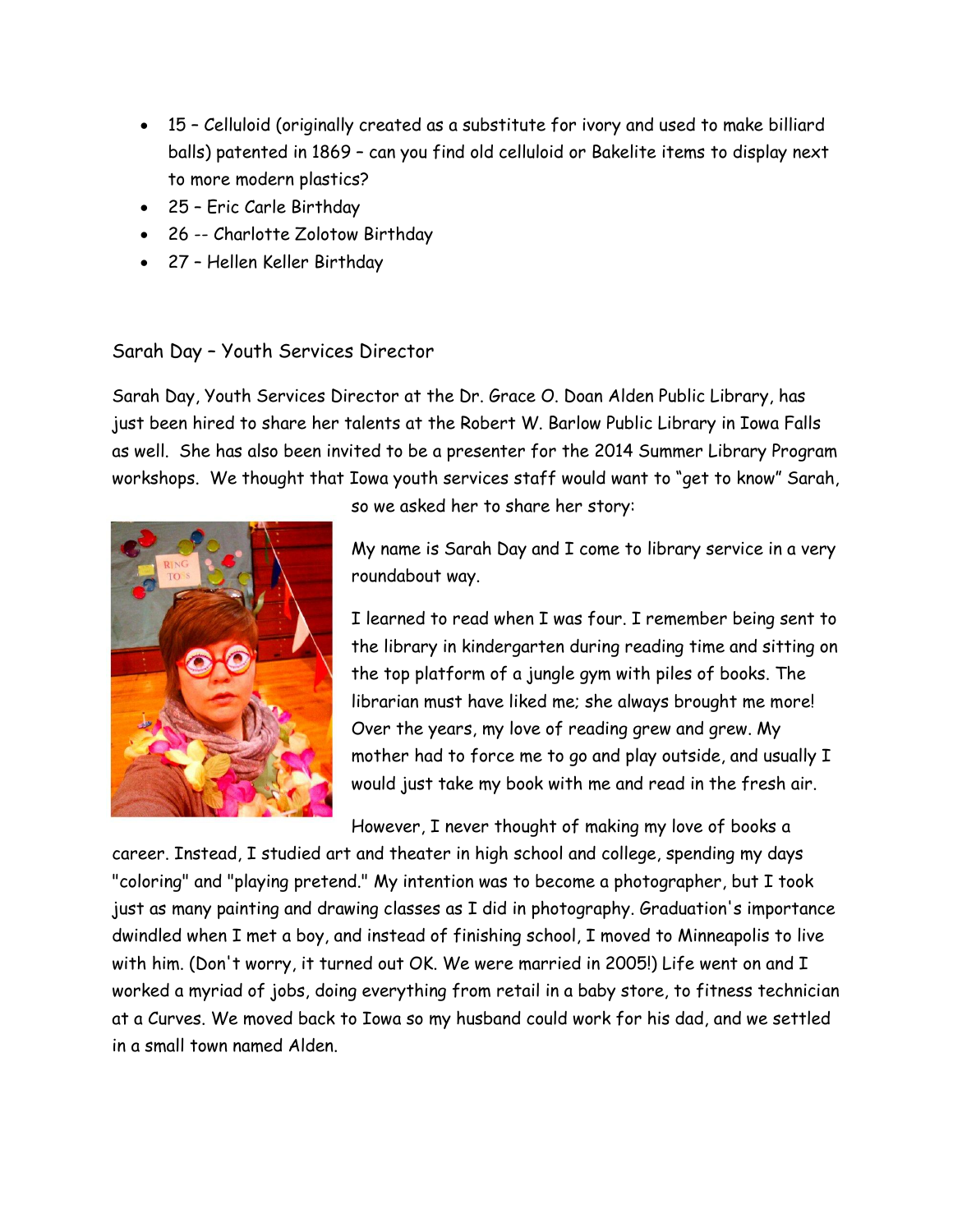In 2007, I saw an ad in the paper looking for a Children's Librarian at the Alden Public Library. I inquired about the job description, and while I had never worked in a library a day in my life, the culmination of my life experiences made me more than well suited for the position. As a lifelong library user, I was familiar with the Dewey Decimal System and alphabetizing material. My background in art and theater lent themselves well to crafts and programming. Working at a baby store meant that I was up-to-date on the latest research about early childhood development. And my personal preferred genre of reading - - juvenile and young adult fiction -- made helping younger patrons a snap! I was also quite technically minded, so learning the circulation system and aiding patrons on the computers came naturally to me. Needless to say, I got the job!

The past 4.5 years have been some of the best of my life. I love working at the library. I love having 40+ "babies" to look after. I love watching the kids grow and learn. I love that my job is so often full of play. I love walking through the school, or the grocery store, and feeling like a rock star! I love buying books. I love going to conferences and meetings. And I love reading. In fact, I love working at the library so much, that in January of this year, I began working at the Iowa Falls Public Library as well!

So now, I have twice the programming, and 5 times the kiddos to love! And I'm not even worried about two summer reading programs. I have so many neat presenters lined up for Iowa Falls, and tons of fantastic crafts, stories, snacks, and movies planned for Alden. One of the crafts to I'm most looking forward is the Monster Face Pouch idea that I came up with for the Night Shivers chapter. I always try to include at least one sewing project a summer -- as I feel sewing is a dying art and important to pass on -- and this is this year's. We'll be using recycled denim and felt, and the kids will hand-stitch themselves a really fun pouch. The opening will be the mouth! We're also making dream catchers, playing various "sleep over" games in our jammies, decorating big paper owl templates, and more!

I don't know how many of you use Pinterest, but it's a fabulous resource for programming ideas! You can find me here: [http://pinterest.com/small\\_fox/library-ideas/](http://pinterest.com/small_fox/library-ideas/)

I also have a blog, and I have lots of posts about library activities. If you are interested, please check it out here: [http://smallfox.typepad.com](http://smallfox.typepad.com/)

I'm always available to answer questions, so just email me if you need anything! [paperfoxling@yahoo.com](mailto:paperfoxling@yahoo.com)

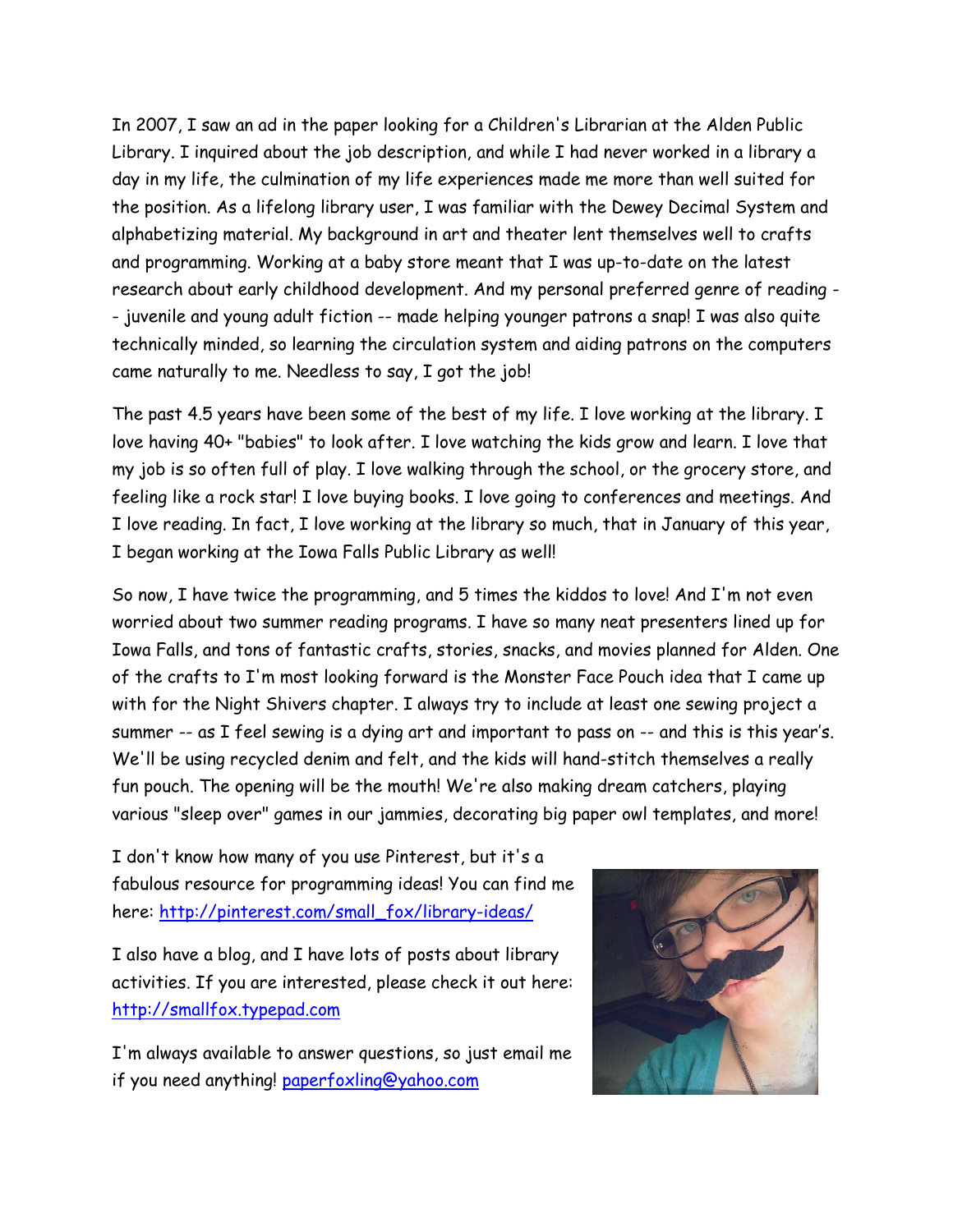~Thanks to Trisha Hicks at the North Central District Office for getting this "interview" for the YAC.



## **Ready for Independence Day**

A few of the best crafts we found:

 DLTK has several wreath ideas that you can adapt to suit your needs & materials at [http://www.dltk](http://www.dltk-kids.com/usa/crafts-wreath.htm)[kids.com/usa/crafts-wreath.htm.](http://www.dltk-kids.com/usa/crafts-wreath.htm)

 "Glitterworks" – fireworks craft using only white glue and glitter on dark paper. See [http://familyfun.go.com/4th-of-](http://familyfun.go.com/4th-of-july/4th-of-july-crafts/glitterworks-1015164/)

[july/4th-of-july-crafts/glitterworks-1015164/.](http://familyfun.go.com/4th-of-july/4th-of-july-crafts/glitterworks-1015164/)

- "Cascade of Stars" mobile: [http://www.enchantedlearning.com/crafts/stars/cascadeofstars/.](http://www.enchantedlearning.com/crafts/stars/cascadeofstars/)
- Dangle-leg patriot star pin [http://www.apples4theteacher.com/holidays/memorial-day/kids-crafts/dangle-leg](http://www.apples4theteacher.com/holidays/memorial-day/kids-crafts/dangle-leg-patriotic-pin.html)[patriotic-pin.html](http://www.apples4theteacher.com/holidays/memorial-day/kids-crafts/dangle-leg-patriotic-pin.html) -- you can purchase the foam stars already cut at some hobby stores along with self-stick eyes to make this craft easy to do.
- Coffee filter flowers shown at [http://www.thecraftycrow.net/2010/07/4th\\_of\\_july\\_kids\\_crafts.html.](http://www.thecraftycrow.net/2010/07/4th_of_july_kids_crafts.html) (click on the link for instructions).

### **STEM – Science, Technology, Engineering, Mathematics:**

STEM is an interdisciplinary approach to learning about science, technology, engineering and mathematics. The goal is to help students to be more "literate" in these fields.

Please take a look at the Iowa STEM website at <http://www.iowastem.gov/> and promote the events and activities taking place in your area. Look for ideas that you can use in your library programs as well. Building with LEGOs and blocks; using tangrams to make pictures; growing plants; reading nonfiction books about insects and animals; photography displays; and taking nature walks are all easy ways to do this. This summer, your SLP participants might plant marigolds for a "Day of the Dead" party; use tangrams to design quilt blocks for the bedtime theme (District Offices have die cut tangrams in 2 sizes); construct a "dream machine" of legos or cardboard boxes; learn to identify constellations; or put together a bulletin board display about the effects of light pollution.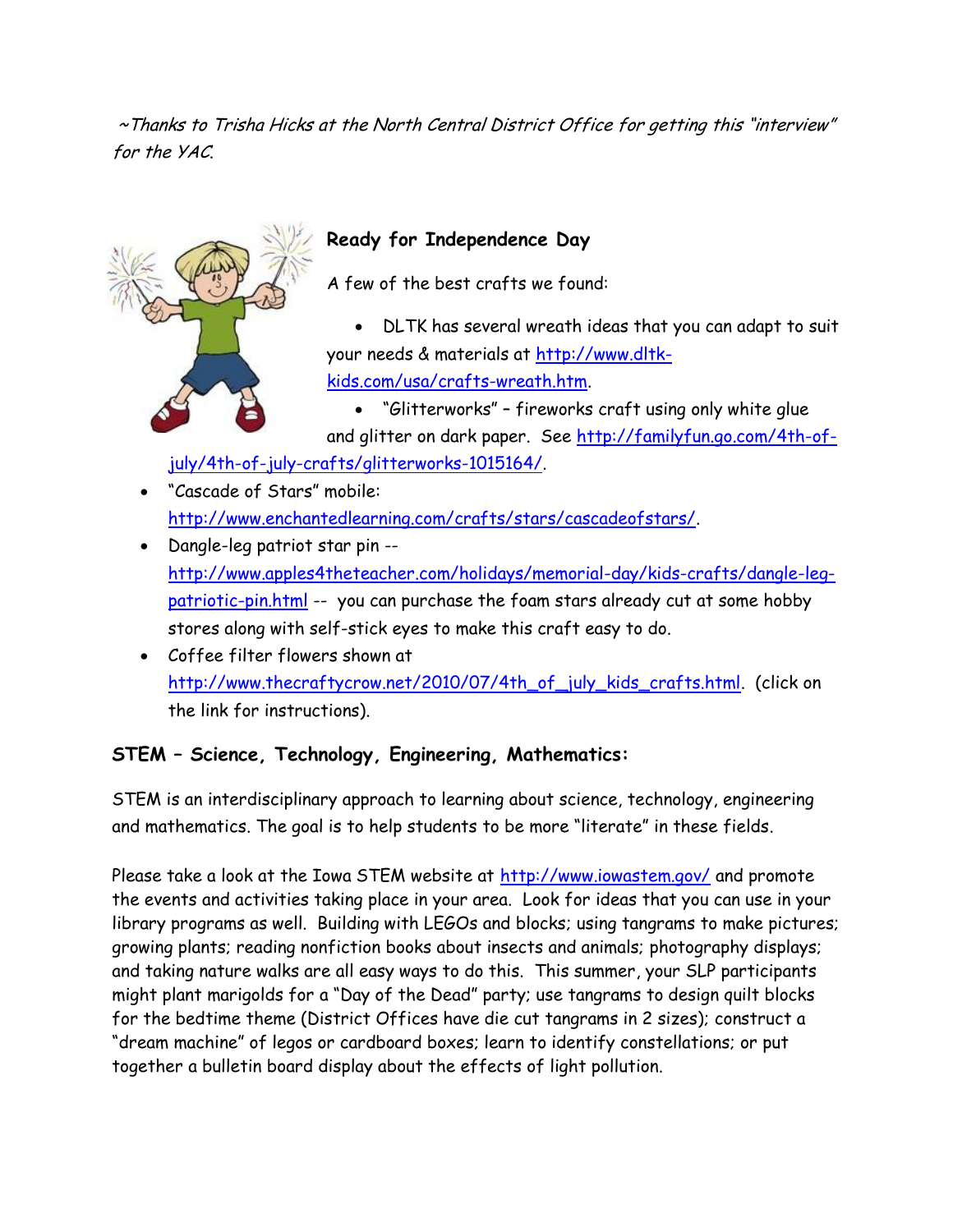Iowa Library Services has created printable bookmarks to promote the STEM website at [http://www.statelibraryofiowa.org/ld/t-z/tell-library-story/Props/Bookmarks/bookmarks-](http://www.statelibraryofiowa.org/ld/t-z/tell-library-story/Props/Bookmarks/bookmarks-STEM)[STEM.](http://www.statelibraryofiowa.org/ld/t-z/tell-library-story/Props/Bookmarks/bookmarks-STEM)

Mother Goose Programs at<http://www.mothergooseprograms.org/> offers some free articles about including math and science and related activity sheets for younger audiences. Remember that counting rhymes, puzzles and non-fiction picture books are good starting points for building math skills and interest in science.

#### **Odds & Ends**

Future Summer Library Program Themes

2013 Summer Reading Slogans (General theme of Underground):

Children's: Dig Into Reading Teen: Beneath the Surface Adult: Groundbreaking Reads

2014 Summer Reading Slogans (General theme of Science):

Early Literacy and Children: Fizz, Boom, Read! Teens: Spark a Reaction Adults: Literary Elements

2015 General Theme: Heroes

If you have not yet registered for your free account on the CSLP website, please do soyou can access members' only material with a log-in and password. The website is at [http://www.cslpreads.org/.](http://www.cslpreads.org/)

~Thanks to Merri M. Monks for sharing this information!

For Further Reading:

"Day Trips for Book Lovers" by Mary Seehafer Sears - http://www.readingrockets.org/article/14974/ (Good summer ideas for parents!) "Summer Reading: English Language Learners at the Library" by Kristina Robinson - [http://www.colorincolorado.org/article/15895/.](http://www.colorincolorado.org/article/15895/)